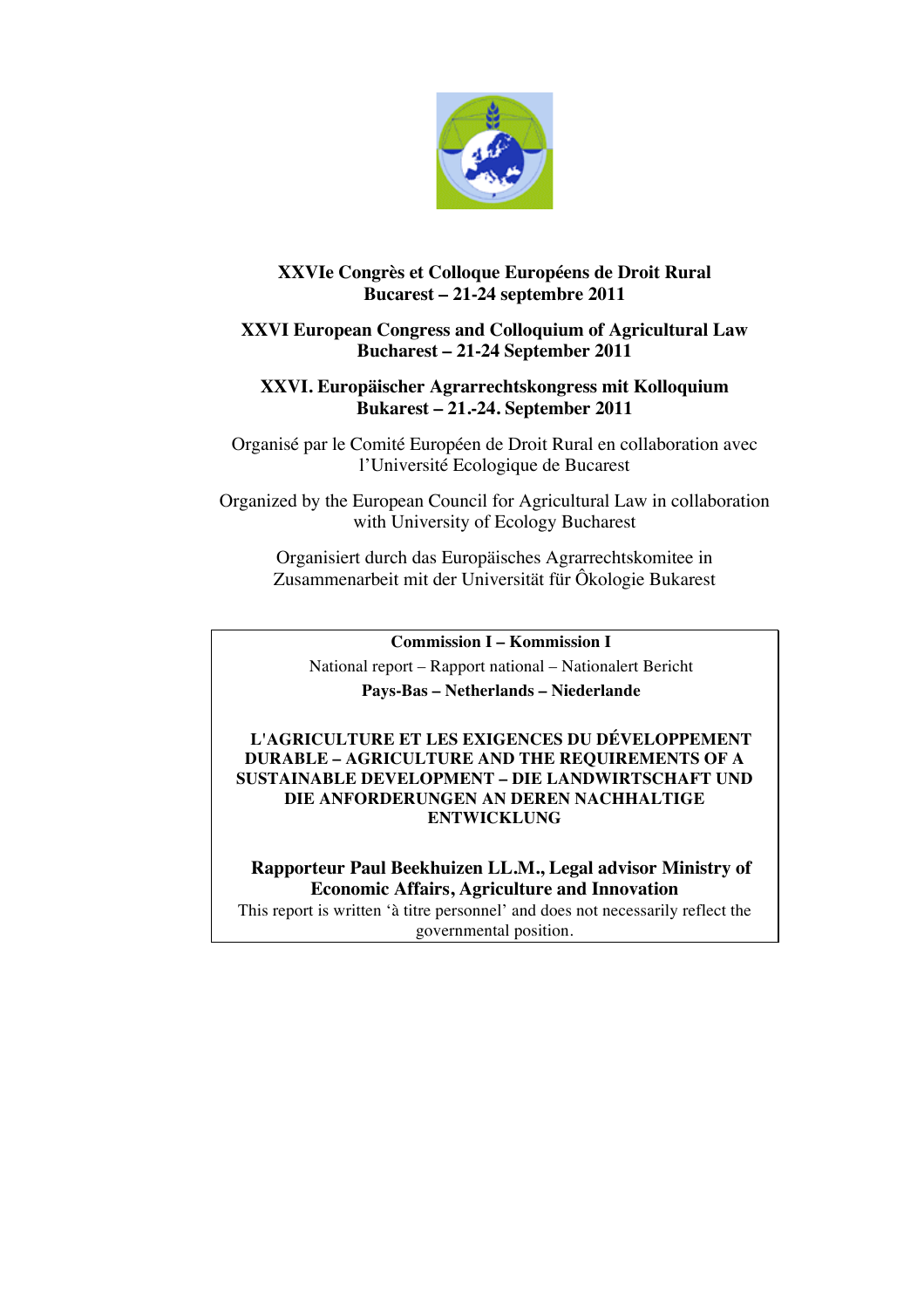1. In which way does the concept of the sustainable development reflect itself in your country's legislation?

### The concept of "sustainable development" covers at least three distinct aspects.

The first aspect concerns sustainability in the sense of "environmentally sound". Economic activities in this respect should be carried out in such a way that – among other things – they do not lead to pollution of the soil, water or air, they do not place an undue burden on, far less exhaust, natural resources, and do not cause harm to flora and fauna.

The second aspect concerns sustainability in the sense of "economically achievable', in other words, operational management that can be perpetuated and guaranteed in the long term. The third aspect concerns sustainability in the sense of social justice, and particularly a balanced distribution of access to and use of natural resources, the creation of equal opportunities for access to national and international markets, and the like.

To put it another way: sustainable development is a matter of striving for a fusion of human welfare, a healthy environment and a thriving economy: people, planet, profit. This means social-economical development that can be sustained on a global scale over the generations.

As such, the concept of sustainable development is not an object of legislation. However, various aspects are reflected in Dutch legislation. Particularly the "planet" aspect, i.e. sustainability from the point of view of the protection of nature and the environment, is reflected in legislation, starting with the Dutch Constitution (*Grondwet*). Article 21 of the Constitution states: "The concern of government is directed towards the habitability of the country and the protection and improvement of the human environment." There is formal legislation (acts of parliament) in the field of the physical environment, including the *Wet milieubeheer* (environmental management Act), *Wet bodembescherming* (Act on soil protection), *Meststoffenwet* (Act on manures and fertilisers), and in the fields of animal welfare including the *Gezondheidsen welzijnswet voor dieren* (animal health and welfare Act), and nature conservation: *Flora en Faunawet* (flora and fauna Act), and the *Natuurbeschermingswet 1998* (Act on nature conservation).

A broad strategy has been drawn up for Dutch policy on sustainable development, which is discussed later in this document. A large number of different actions are proposed under this strategy, which are very diverse in nature. They are concerned partly with substantive rules, or rules under criminal or administrative law, and partly with milder instruments such as subsidies, provision of information, etcetera.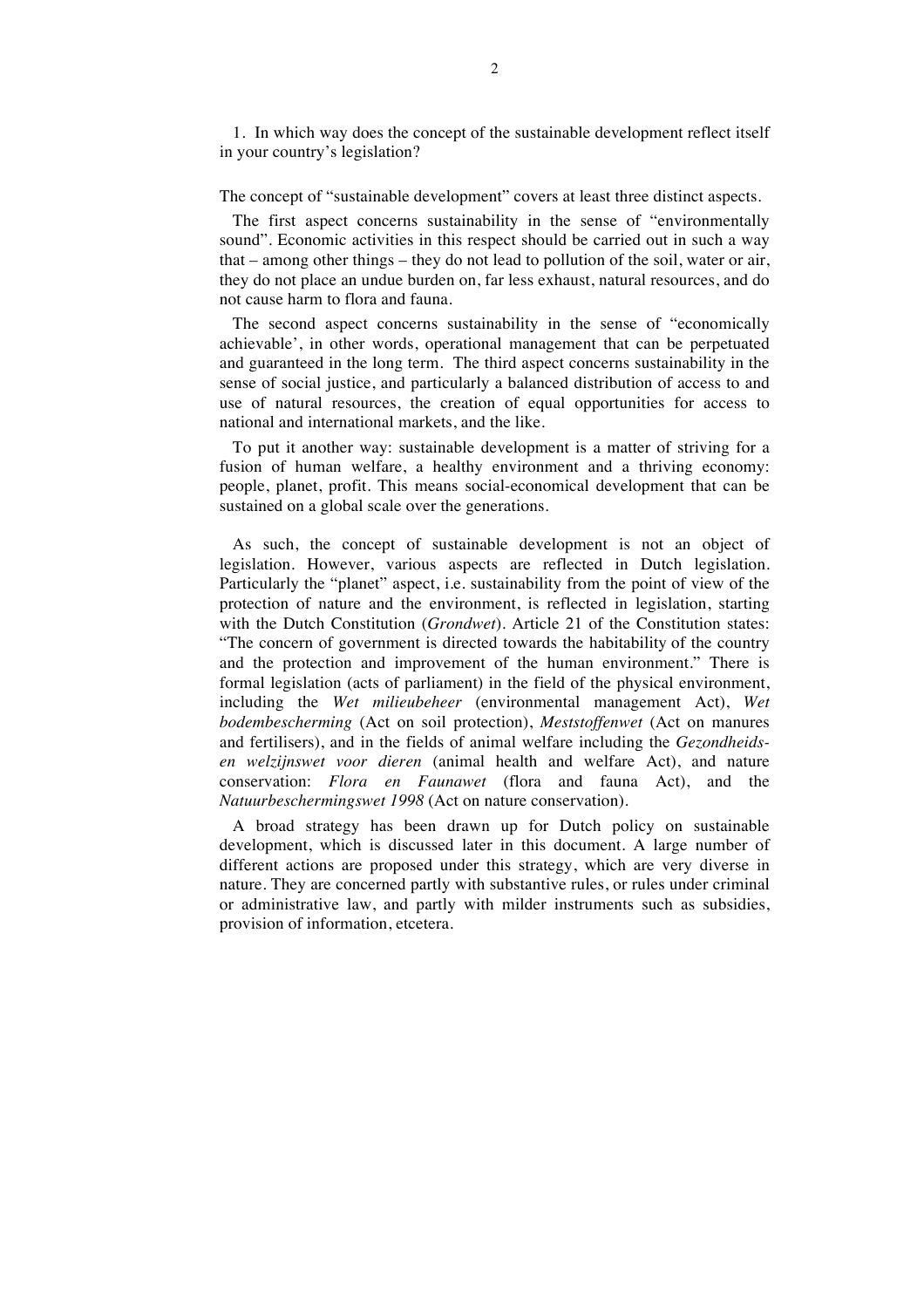1.1 . Which are the legislative levels of such regulations: constitution, act, other ways of regulation?

&

1.2. Does the realization take place by means of act, plan, administrative measures or by means of other mechanisms?

The legislative level of regulations depends very much on the subject matter. Binding standards are generally addressed in formal legislation (acts of parliament), and where necessary further elaborated at lower regulatory levels (royal or ministerial decrees). Acts of parliament are also used to lay down criminal sanctions for contravention of the regulations. Binding standards may consist in direct rules of conduct such as orders or prohibitions. Of course, certain activities may only be permitted if they have first been evaluated by government bodies, and requirements have been set for authorisations or exemptions. In such cases an applicant may be required to have an external expert assess the proposed activities and issue a report. For example, an environmental impact assessment is required when applying for a licence for certain activities.

This requirement, laid down in the *Wet milieubeheer (*Dutch Environmental Management Act) and the *Besluit milieu-effectrapportage (*Decree on environmental impact assessment), arises from the European Council Directive of 27 June 1985 on the assessment of the effects of certain public and private projects on the environment (*85/337/EEC).*

Subsidy options for socially desirable activities are often established by Royal or Ministerial Decree.

1.3. Which of the above measures (1.2.) do you consider most efficient?

This is not a question that can be answered in general terms. Government efforts in the area of sustainable development aim to change the behaviour of legal persons. There are various ways of affecting such change. Public awareness can be raised by simple actions such as the provision of information, or by government setting a good example. If the desired behavioural change places a greater burden on individuals, particularly in administrative terms, (the desired behaviour may demand more time, money or effort than the existing behaviour), other instruments come into play. Subsidies can be used to ease or obviate relative competitive disadvantages arising from changes in behaviour. Depending on the urgency and/or extra burdens of behavioural change, binding standards may also be required to achieve the desired effect. The Dutch programme to promote sustainable development includes examples of all these types of government intervention. (See also point 2).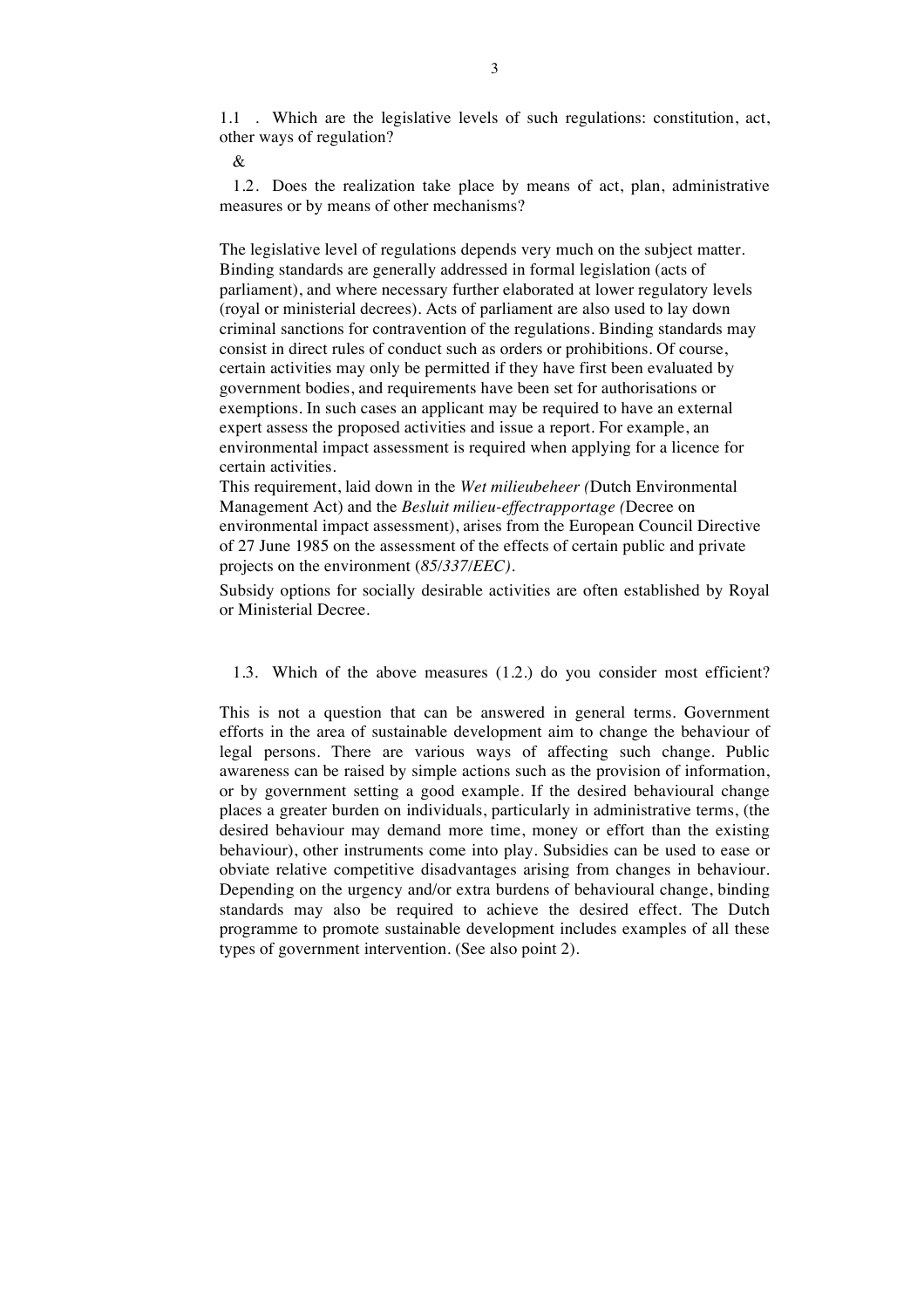1.4. The principle of sustainable development has no binding force. What measures can therefore be taken in order to ensure application and observation of the latter?

That the principle as such has no binding force does not mean that there are no instruments available to ensure progress in the area of sustainable development.

First of all, various actions in the field of sustainable development are included in the policy and legislation of the European Union, for example in the Habitats Directive. Member States are required to legislate in such a way that projects and activities that could have a significant detrimental effect on the quality of designated habitats may not be carried out unless a suitable assessment has first established that they will not endanger the natural characteristics of a protected habitat area. Since this concerns the implementation of a European Directive, the European Commission monitors proper compliance by the Member States. Where necessary the Commission can bring a Member State before the Court of Justice of the European Union under article 258 of the Treaty on the Functioning of the European Union.

In addition to enforcement by the Commission, there are mechanisms at national level that promote compliance with such legislation. This applies both to legal standards based on European obligations and to purely national standards. To stay with the example of the Habitats Directive: in implementation of the Directive, article 19d of the Dutch 1998 Nature Conservation Act requires prior permission from the provincial authorities for projects or activities which could have a significant detrimental effect. Interested parties can object if they consider such permission has been wrongly granted and, if the objection is overruled, can appeal to the administrative court.

Compliance with statutory regulations can also be promoted at national level by making contravention a criminal offence. This happens in the case of Dutch implementation of the Habitats Directive. It is a criminal offence to undertake without the necessary permissions projects or activities which could have a significant impact on the natural characteristics of a protected habitat area. It is punishable by up to 6 years imprisonment or a fine of up to 760,000 euros, and may incur additional penalties and measures such as shutting down the operation for up to a year and/or the removal of an unlawfully obtained advantage.

 The use of instruments other than the setting of statutory legislation is not guaranteed by the European Commission and the national courts. Of course,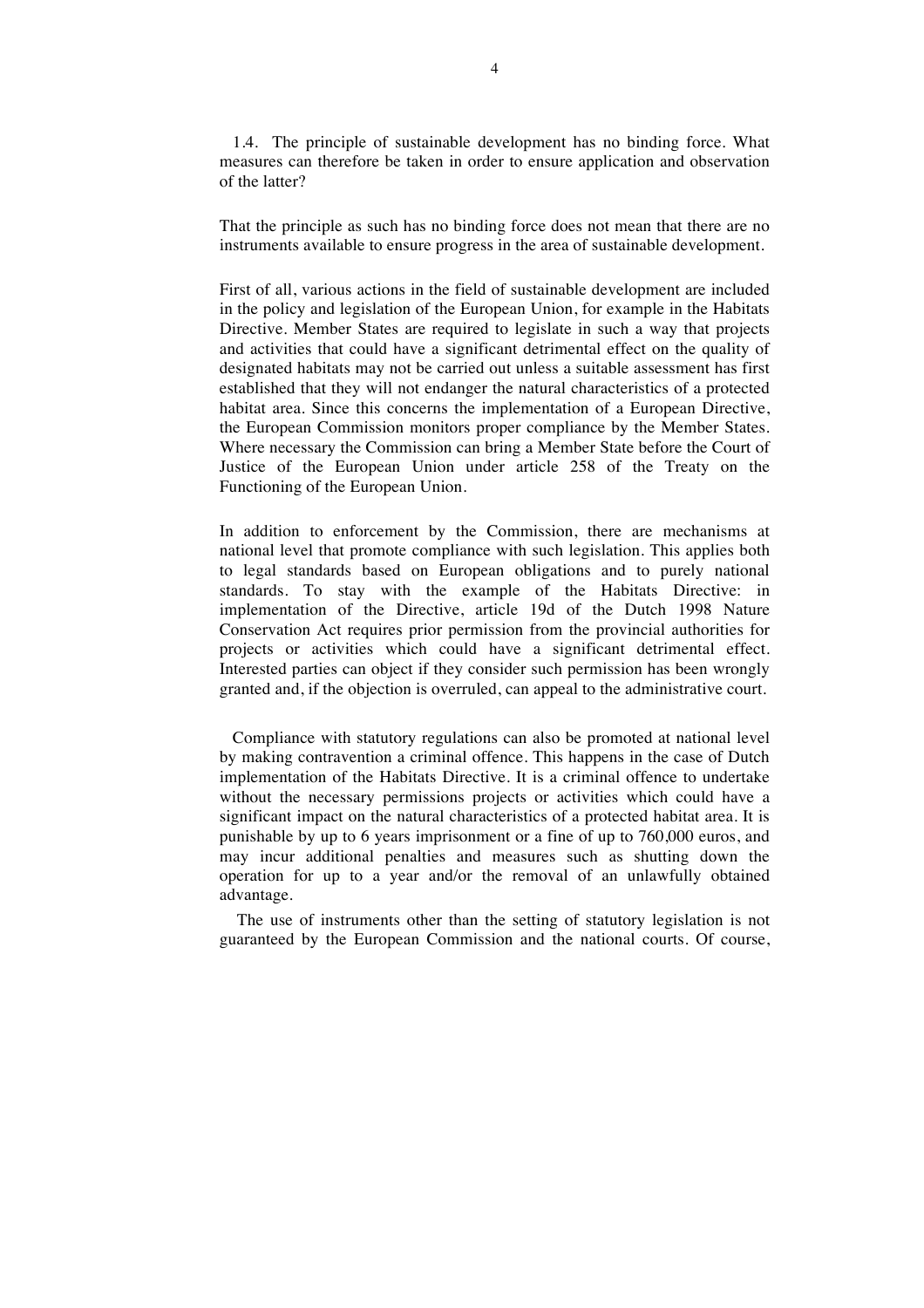when implementing its own strategy on sustainable development the Government is subject to political scrutiny. The Government regularly reports to Parliament on the progress of its policy programme. Parliament debates with Government on the basis of these progress reports. Stakeholder organisations will of course also seek to influence the debate, by providing Parliament with information from their organisations.

International political forums (EU, OECD, UN) also periodically discuss progress made by different member countries in the area of sustainable development.

1.5. Are there in your country specially designed political institutions (ministries, councils, commissions etc.) for the promotion of the sustainable development? What are the means by which the aims can be achieved? What do you think about the effectiveness?

Such specific institutions do not exist in the Netherlands. The Minister for Infrastructure and Environment plays a coordinating role within the Dutch Government, but Dutch strategy comprises a multitude of actions in different areas so that different ministries take primary responsibility for various elements of the strategy. It is also worth noting that Gerda Verburg, the then Minister of of Agriculture, Nature and Food Quality, chaired the UN conference on sustainable development in 2009.

2. Are the principles and the specific aims of the sustainable development or the sustainable agriculture specified in strategies, plans or in legal disposals?

The previous government drew up a strategy for sustainable development. For the time being this is still valid; a new monitoring regime has been announced for 2011, following on from a previous evaluation of results in 2009 carried out by a number of government advisory bodies. I do not know whether the strategy will be amended or replaced as a result. A global description of the existing strategy is given below.

The strategy includes actions that address the following themes:

Theme 1 : Climate change and water

Climate change and increasing pressure on land use confront the Netherlands with issues of water management and water resources management. This is a traditional Dutch area of strength, which means the Netherlands can also make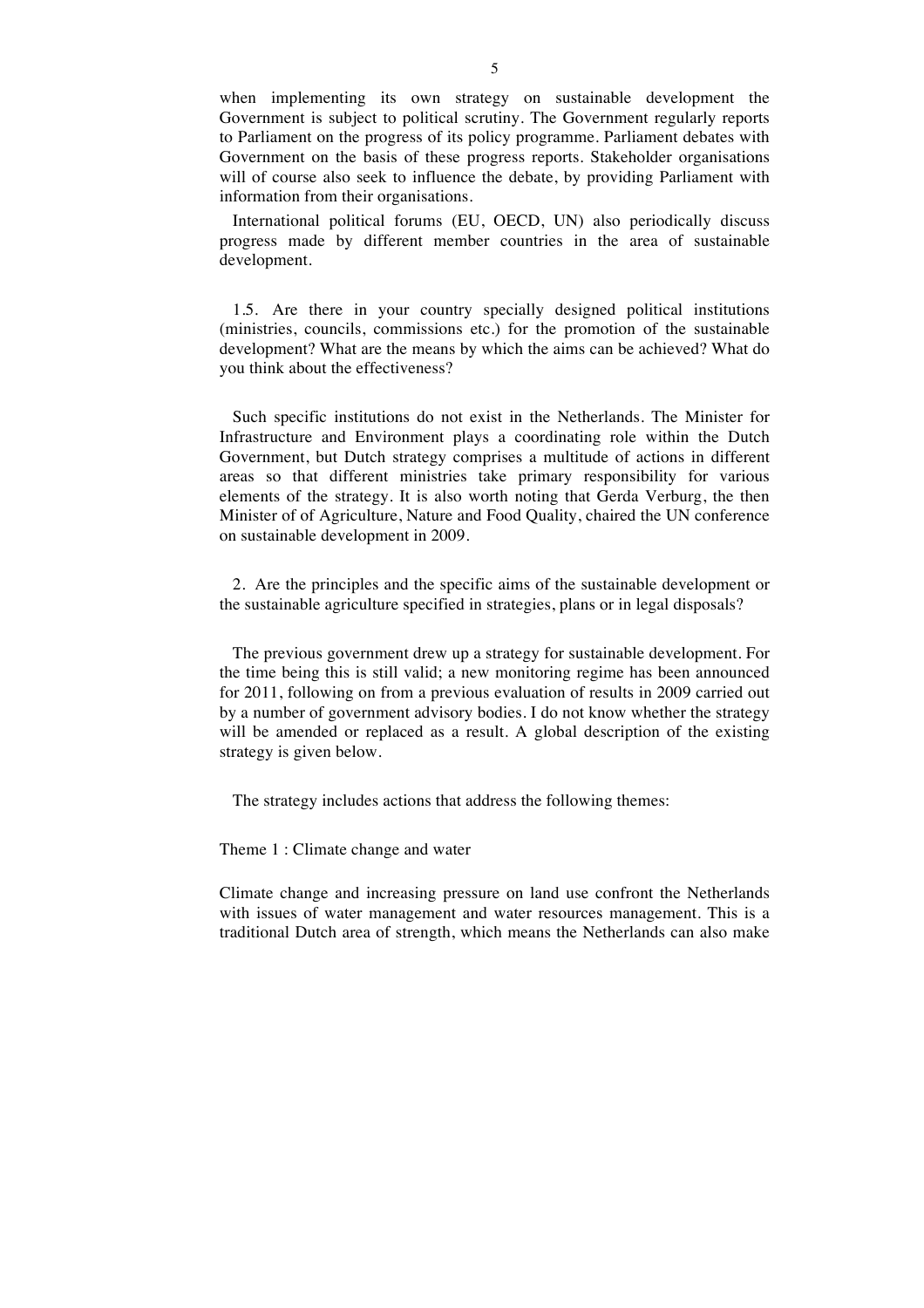an international contribution. Actions on this theme cover both protection against flooding and local water shortages.

Actions include the following:

- Taking climate change measures as part of Dutch land use planning,

Integrating climate-proofing into Dutch development cooperation programmes.

- In at least three countries in which the Netherlands is involved in development cooperation programmes, providing support for the acquisition of knowledge on adaptation in the water sector, adapting existing national (water) plans to climate change and identifying a priority programme for investment in adaptation.

- Promoting innovation projects to benefit adaptation to climate change and water quality in relation to agriculture.

### Theme 2: Sustainable energy

An effective approach to climate change depends on reducing CO2 emissions at national, European and global level. Actions include promoting sustainable electricity options (wind energy on land, wind energy at sea, geo-energy, biomass), striving for international regulation, coordinating measures to combat climate change and investing in sustainable energy in developing countries.

### Theme 3: biofuels and development cooperation

Use of biomass as a source of energy can contribute to sustainable energy supplies. However, large-scale use of biomass can also have a detrimental effect on biodiversity and the food supply, particularly for populations in developing countries, as well as negative impacts on climate. The Dutch Government therefore seeks to apply sustainability criteria to the production of biomass and establish these criteria at European and World level. Sustainable production is promoted in bilateral cooperation with producer countries, with action to support sustainable production and improve the sustainability of the production chain.

Theme 4: Restricting CO2 emissions

The transition to an entirely sustainable energy supply will take a long time. Meanwhile the use of fossil fuels is unavoidable. That use must therefore be made as clean as possible by means of carbon capture during the combustion of fossil fuels and subsequent transport and storage of the CO2 in the soil (CCS: carbon capture and storage). In 2015 a start should be made on large-scale CCS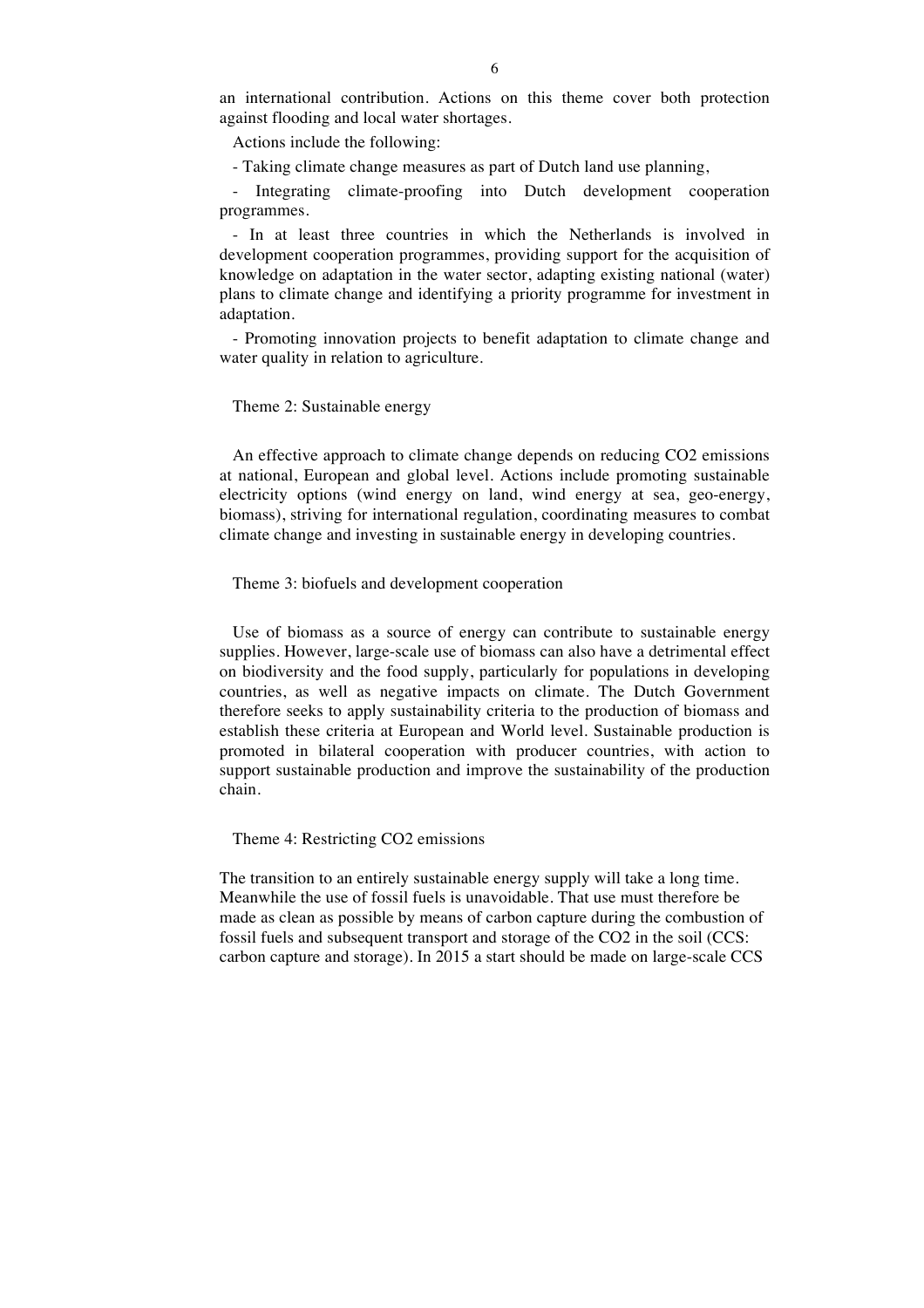demonstration projects. The European emissions trading system must be designed to provide the correct incentives and legal preconditions for this development. It is also necessary to seek public support and to transfer both existing and future knowledge to partners in the EU and beyond.

Theme 5: sustainable construction

The Government signed an agreement with market participants in early 2008 (*Meer met minder* "Doing more with less") with the aim of a 30% energy saving by 2020 in 2.4 million existing residential and other buildings and promoting the construction of 10,000 new buildings per year with an energy consumption of at least 45% below than the statutory requirement. Exemplary projects provide the public, stakeholder organisations and politicians with visible and tangible evidence of sustainability in construction.

Another aim is the dissemination of knowledge about innovations and best practice with regard to sustainability in construction.

Theme 6: Biodiversity, food and meat

Production of animal proteins (meat and dairy) takes a heavy toll on the ecosystem: it takes up space and impacts on biodiversity, water consumption etcetera.

Exports of cattle feed are a growing source of income for developing countries, but in some cases they lead to unsustainable production at the expense of people and the environment.

If there is no change in policy, increasing global consumption will increase the pressure on the ecosystem and impact on food security. Providing solutions to this problem requires not only more efficient production, but also, we expect, a shift in consumption from the current animal proteins to sustainably produced animal and vegetable proteins.

The Netherlands has considerable expertise in plant breeding and processing, so the Dutch agri-food sector and knowledge institutions can contribute to the desired transition. Greater account must be taken of animal welfare, climate effects and landscape in the development of livestock farming. The Government will make agreements with the sector concerning energy saving targets and reductions in greenhouse gas emissions. It has also announced plans to support the development and application of system innovations in livestock farming and to support more sustainable soya production in developing countries. Efforts will be made to raise awareness among consumers of the impact of their own diet on health, the environment and animal welfare.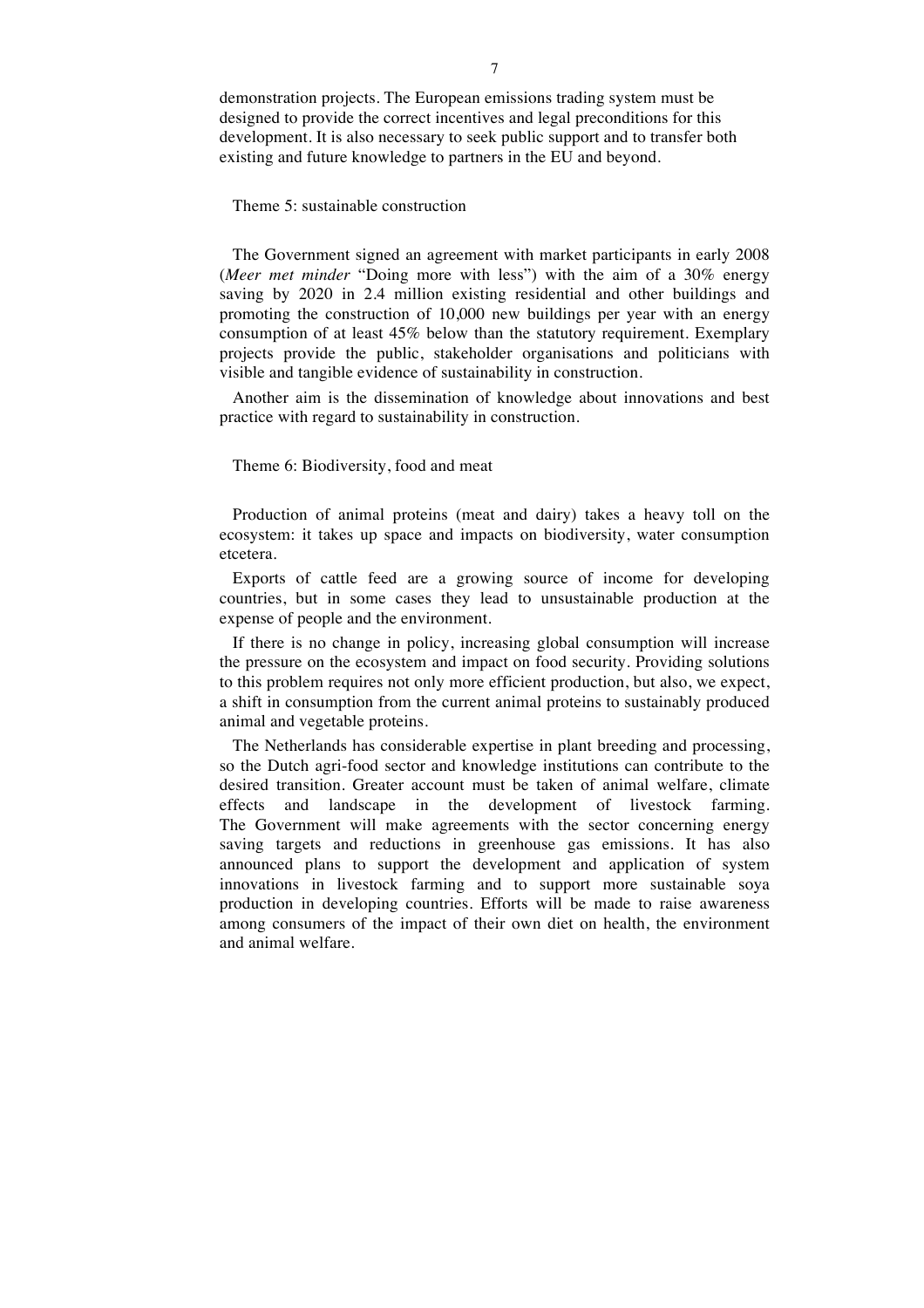In addition to action on the above themes, the Dutch strategy for sustainable development also targets the operational management of government itself. Central government employs some 100,000 people, owns around 10,000 cars, uses around 4 million m2 floor surface in office buildings and its acquisition budget runs to around 40 billion euros per year. This purchasing power is used partly for sustainable development. Government offices must achieve energy savings of 2% per year, with the ultimate aim of a 25% reduction by 2020 and a climate-neutral energy supply by 2012.

The Government practices sustainable purchasing across the board, to create a better market for sustainable products and services.

The Government follows the "cradle to cradle" principle in the design and construction of new buildings, and in a proportion of its purchases, such as acquisitions of office furniture and furnishings.

3. Which do you consider the difficulties or preferences realizing the principal aims of a sustainable development:

3.1. to ensure the food health guarantee; the preservation of the environment and the mineral resources, which the agriculture needs;

Food safety is not the primary concern in the Dutch situation. Of course there are impurities in the physical environment, but not of such a nature as to affect the soundness of food produced in the Netherlands. The quality of water used in agriculture and air quality are also not such that the products present any direct threat to health. The most significant soil pollution with hydrocarbons, heavy metals and the like are not found in rural areas in the Netherlands. The central environmental problem, seen in the light of the broader concept of sustainability, and also the greatest problem for sustainability in the Dutch context, lies in livestock farming. Dutch livestock farming is particularly intensive. Great numbers of farm animals are kept in a relatively small area of agricultural land. The mineral emissions (from animal manure) exceed what can responsibly be used on agricultural land. The sector depends for part of its livestock feed requirement on imported feeds (and consequently minerals), while the domestic production of animal feeds also places a heavy burden on the available space. The size of the herd also raises issues about husbandry systems in relation to animal welfare. Increasing use of antibiotics in intensive livestock farming is an ever-growing problem, partly because bacteria gradually develop resistance, which can ultimately present a threat to human health.

In view of the nature and gravity of the mineral problem, binding standards are to be established, initially at national level and later (mainly) under the Nitrates Directive. Increasingly stringent standards have been applied in the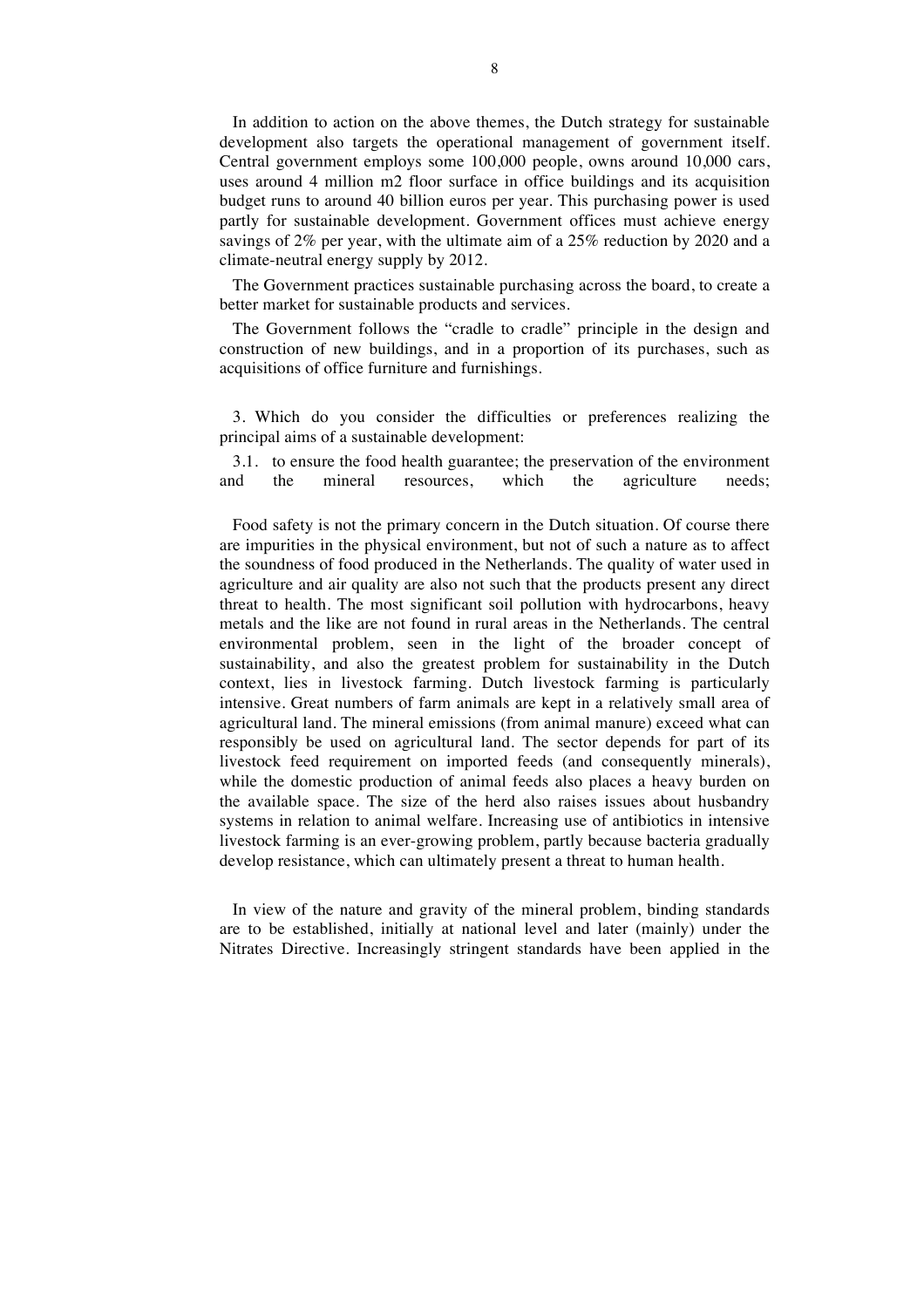Netherlands since 1984 in relation to maximum permissible quantities of animal manure to be applied to a certain area, the times of year when it is permitted and the method of application. The provisions concerning the methods and times of application are based on the *Wet Bodembescherming* (Soil Protection Act), while the application standards (stipulating maximum quantities) are based on the *Meststoffenwet* (Manures and Fertilisers Act). Non-compliance with the codes of conduct is a punishable offence; fairly recently the enforcement regime has been further strengthened with the introduction of administrative fines and periodic penalty payments. Ancillary to the regulation of the use of manure there is regulation of the size of the herd. At the outset of the Dutch manure policy (1984) an act was introduced to restrict pig and poultry farming. It set boundaries to the size and growth of livestock numbers at farm level, which are still in place in the current *Meststoffenwet* in the form of *dierrechten* (animal production rights) in the pig and poultry sectors. Manure production rights have also been in place in the Netherlands for many years for cattle as well as for smaller sectors such as ducks, rabbits, and animals bred for fur.

For emissions of ammonia and greenhouse gases in livestock farming there are binding provisions that are enforceable under criminal law, concerning not only the quantity of emissions but also the site of the facility and the design and equipment of the stalls.

In relation to animal welfare too, partly on the basis of EU directives, there are binding provisions enforceable under criminal law, concerning the amount of space allocated to animals in the stalls, the presence of animal toys, the amount of natural light entering the building, etc.

The binding standards that apply to the environment and animal welfare constitute a radical intervention in the management practices of farmers. For example, they restrict options for optimising the scale of production from a business-economic perspective, while the farmer is required to make significant investments in technical equipment and animal housing, or make extra efforts in terms of time, care and attention, to meet the standards for animal welfare or environmental standards regarding the use of manures (soil injection etc.). These factors drive up his investment and cost price, which he has to factor in to his onward pricing. On the other hand, consumers also make demands concerning the sustainability of the products they buy in the supermarket, but are rarely willing to accept the higher prices this would inevitably entail.

These and other factors put pressure on enforcement of the binding environmental and animal welfare standards, and the Government cannot restrict its activities to setting standards. There is therefore an abundance of "softer" government intervention in this area. As already indicated under point 2, information and awareness campaigns are organised on food-related sustainability issues. Another option is to use targeted subsidies to encourage farmers to build integrated sustainable stalls (i.e. stalls equipped to higher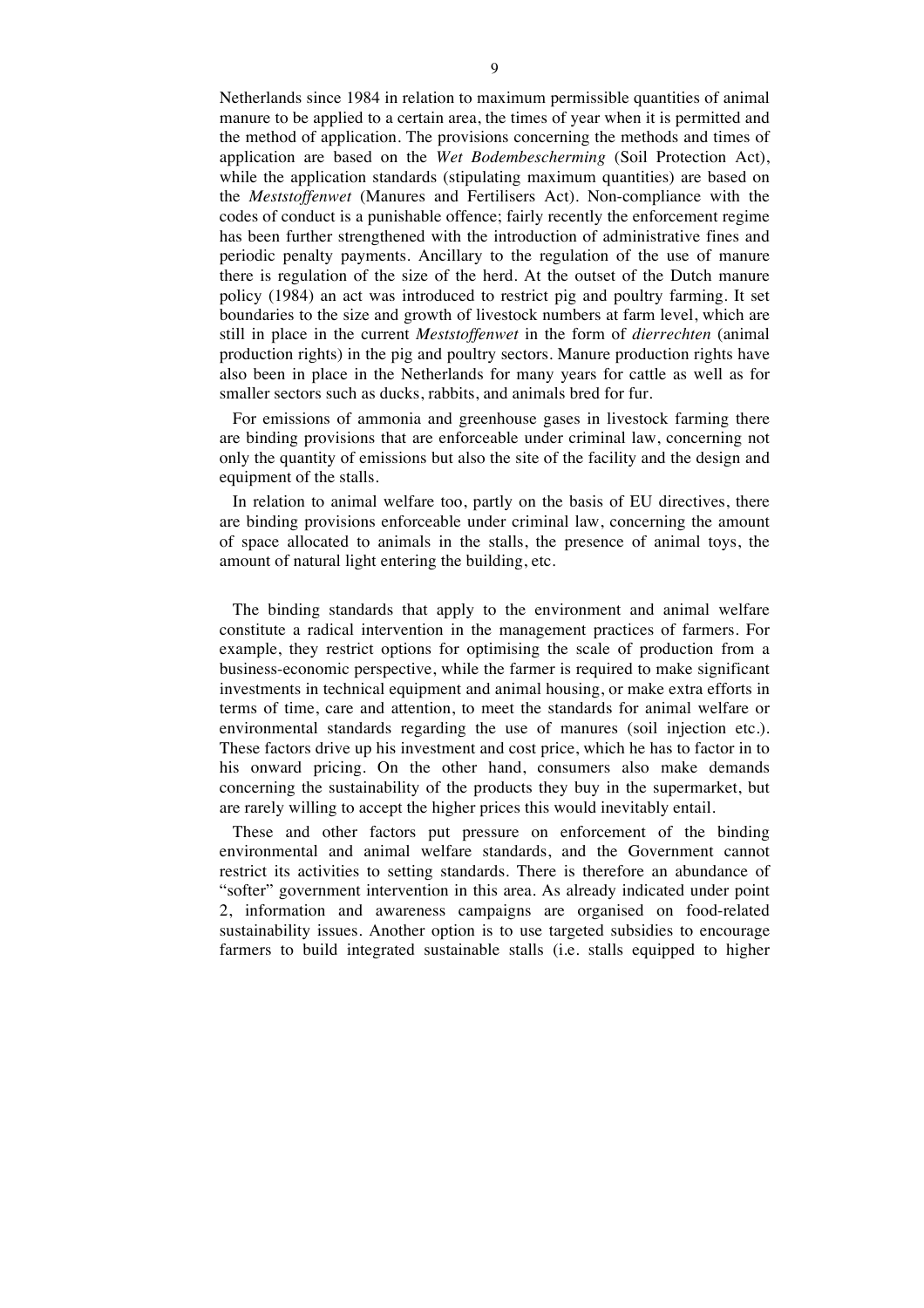environmental and animal welfare standards than the statutory minimum). The Netherlands has also earmarked a proportion of EU funds available for direct income support, as referred to in Regulation (EC) 73/2009, for this purpose, using the facility provided in article 68 of the Regulation.

3.2. support the feasibility of the agricultural activities and improve the quality of life of the farmers and the society in general;

As the comments under point 3.1 may indicate, binding standards have been set in a number of fields with the aim of improving the sustainability of agriculture, but these standards drive up the cost price and put pressure on margins. When it comes to the commercial and economic basis for agriculture however, in my view, offering support in the form of relatively untargeted income support as is now familiar, particularly through the single payment scheme, is not the most obvious course of action. Greater impact could after all be expected from aid schemes with appropriate incentives to improve the sustainability of farm management. Examples include the various schemes for rural development under Regulation (EC) nr. 1698/2005, such as agrienvironmental commitments, diversification, etcetera, which, in addition to the development of the agricultural holding, also aim to have an effect on the agricultural holding as part of its physical environment and the role of agricultural activity in the rural community.

3.3 the participation of the public in the adoption of resolutions. Does a specific right on access to information concerning the environment exist?

This is indeed the case, as a direct result of the Aarhus Convention and the associated European Directive 2003/4/EC on public access to environmental information.

Dutch legislation was amended to reflect this on 14 February 2005. In particular the *Wet openbaarheid van bestuur* (on Public Access to state information) has since then been designed to increase access to environmental information. This applies particularly to business and production data of companies. Until that time access to such information - provided confidentially by companies to the government - was always refused, to protect the competitive position of the companies concerned. The amended regulation means that, where requested, information must be provided on emissions into the atmosphere. In the case of environmental information other than data on emissions, the administrative body to which the request is made must weigh the interests of public access to environmental information on the one hand against the interest of confidentiality of the company concerned.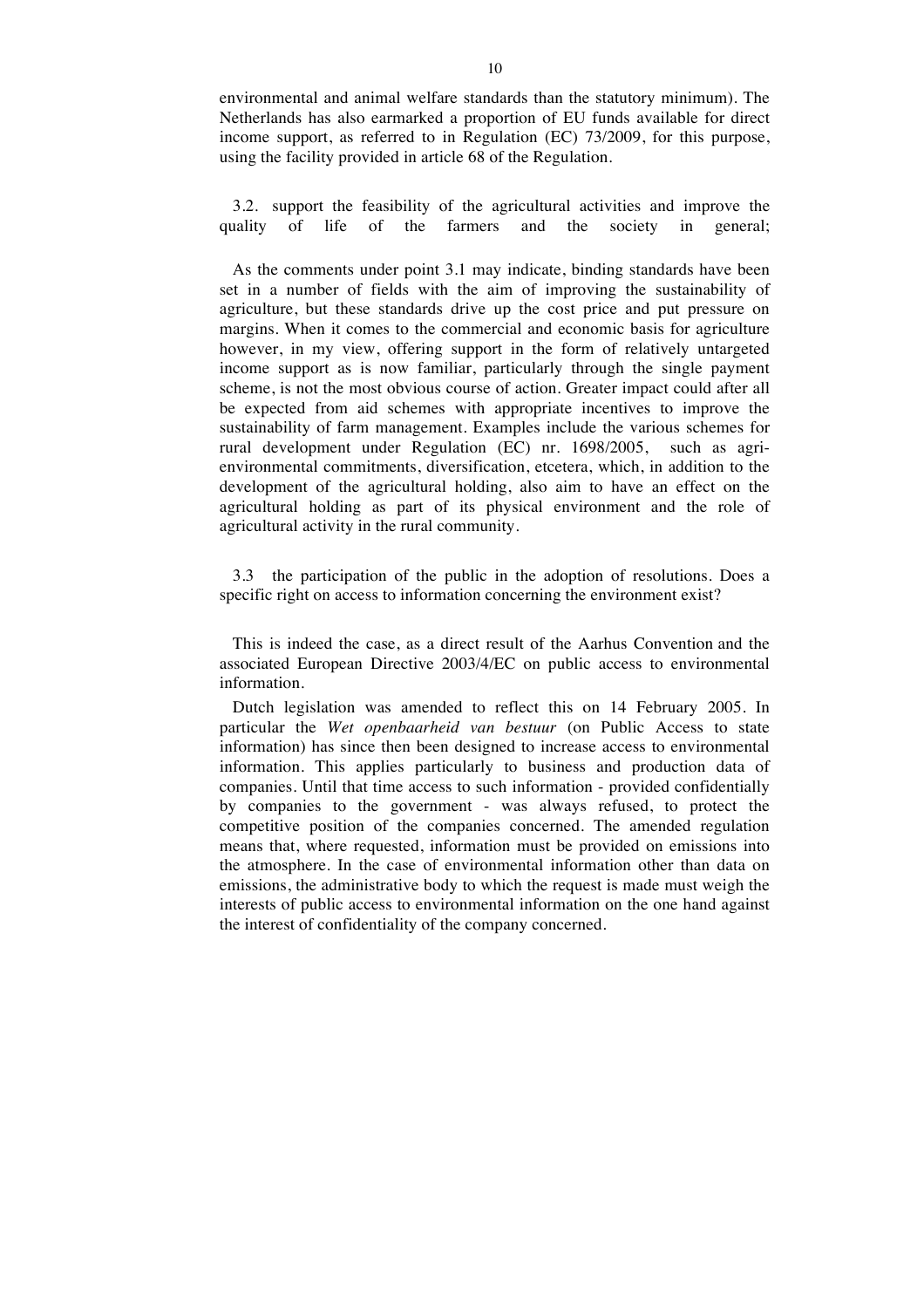4. Which do you consider the best measures to be taken in order to lead to a sustainable agriculture? Which experiences has your country made?

4.1. The financial aids? In which form (investments, support, from European funds and/or help by the government)?

Aid, in whatever form, cannot be applied in relation to meeting binding standards as laid down in EU or national law. Financial instruments on the other hand are particularly suitable for encouraging farmers to adopt management practices that exceed the statutory requirements in terms of sustainability.

A very significant example of these instruments are the subsidies for agrienvironmental measures as referred to in Regulation 1698/2005 (rural development). In the Netherlands a series of agricultural methods that benefit the environment and nature, and which exceed the statutory requirements, are eligible for subsidy under this regulation with co-financing from the European Agricultural Fund for Rural Development (EAFRD).

Subsidies for investments are another example of financial instruments. In view of the limited funding available, subsidy schemes that use a tendering system are the most effective when it comes to achieving actual improvements; after all, such a system ranks incoming applications for aid according to their potential contribution to the objectives of the subsidy scheme concerned. Such subsidy schemes are by nature more labour-intensive for both the applicant and the administering body. There are a number of investment subsidies, provided for in the *Regeling LNS-subsidies*, that work in this way, such as aid for investment in sustainable animal housing. An alternative to this system is to ensure that eligible investments are clearly specified, and of course that only those investments are eligible which lead to a higher level of sustainability than required by the applicable legislation. Each application that meets the specification is subsequently eligible for subsidy. By this means the available budget can be allocated in the sequence in which the applications are received.

4.2. Which do you consider the most stimulating criteria for the approval of such supports? What do you think of the principle of conditionality and its conversion?

Conditionality as such has no direct impact on improving the sustainability of agriculture. After all, the unique feature of this principle is that meeting the existing standards in areas such as environment and animal welfare becomes a condition for obtaining certain types of aid under the CAP. The principle may thus be an extra incentive to comply with those standards, but the standards should be observed and upheld per se, irrespective of this principle.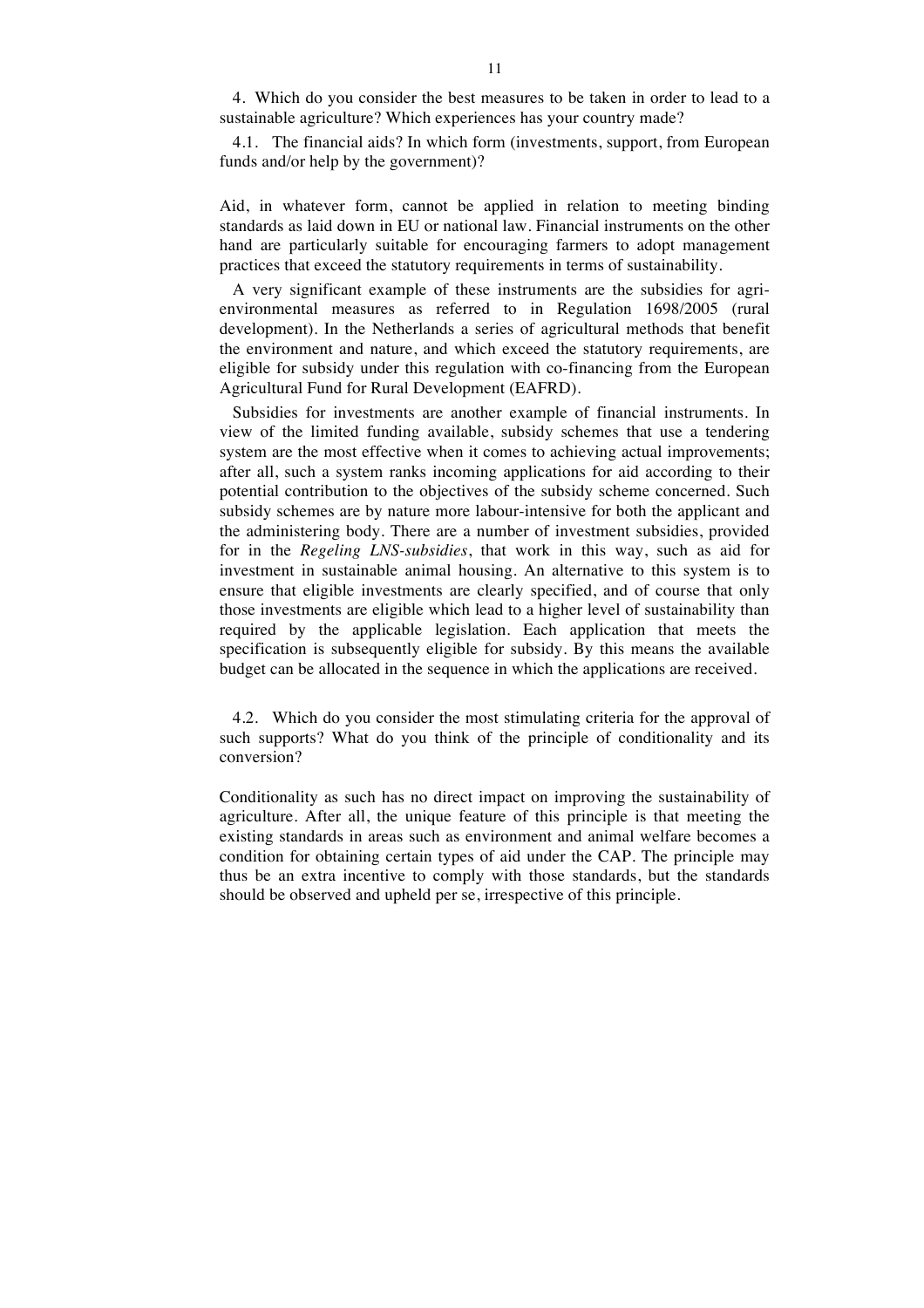4.3. Do special legal regulations exist in your country in relation with the professional training and with the aim to increase the salaries according to the capacities and the professional abilities? Does one organize certain forms of professional training and advice centers in your country?

There is no such special regulation in this field in the Netherlands. Training and information provision are primarily the concern of the sectors themselves. There are however subsidy schemes for business information services, in particular under the Farm Advisory System provided for in Regulation 73/2009 on direct support schemes.

5. Which role plays the democratization of the social relations and the participation of the public in the adoption of resolutions in the process of the sustainable development? Which are the legal consequences of a decrease of the participation of the public?

5.1. Do the international conventions with the EU and/or with your country, as well as, the European regulations and the territorial regulations concerning the access of the public to information and the access to the judiciary, become actually applied?

Yes. See point 3.3 on public access to information.

5.2. Do legal guarantees and sanctions exist for the case that these rights get breached? Is there any jurisdiction on the subject? Is an inclusion of the public and the non-government organizations realistic in case of adoption of resolutions? Do obligatory legal procedures exist concerning this matter?

There is public involvement in decision-making at two levels.

The first level, that of general legislation, concerns political decision-making in representative bodies such as the national parliament and the municipal councils. Ultimately decision-making at this level is reserved for these democratically elected bodies and there is no general right to public participation as such. Naturally the Dutch Constitution guarantees the rights of association and free assembly and the right to demonstrate, and there are abundant opportunities to influence the political process through public debate, for example via the media. Increasing use is made of IT, for example, in recent years central government has increasingly set up internet consultation when new bills have been introduced.

At the second level, that of decision-making on the basis of general legislation, for example with regard to the granting of licences and exemptions,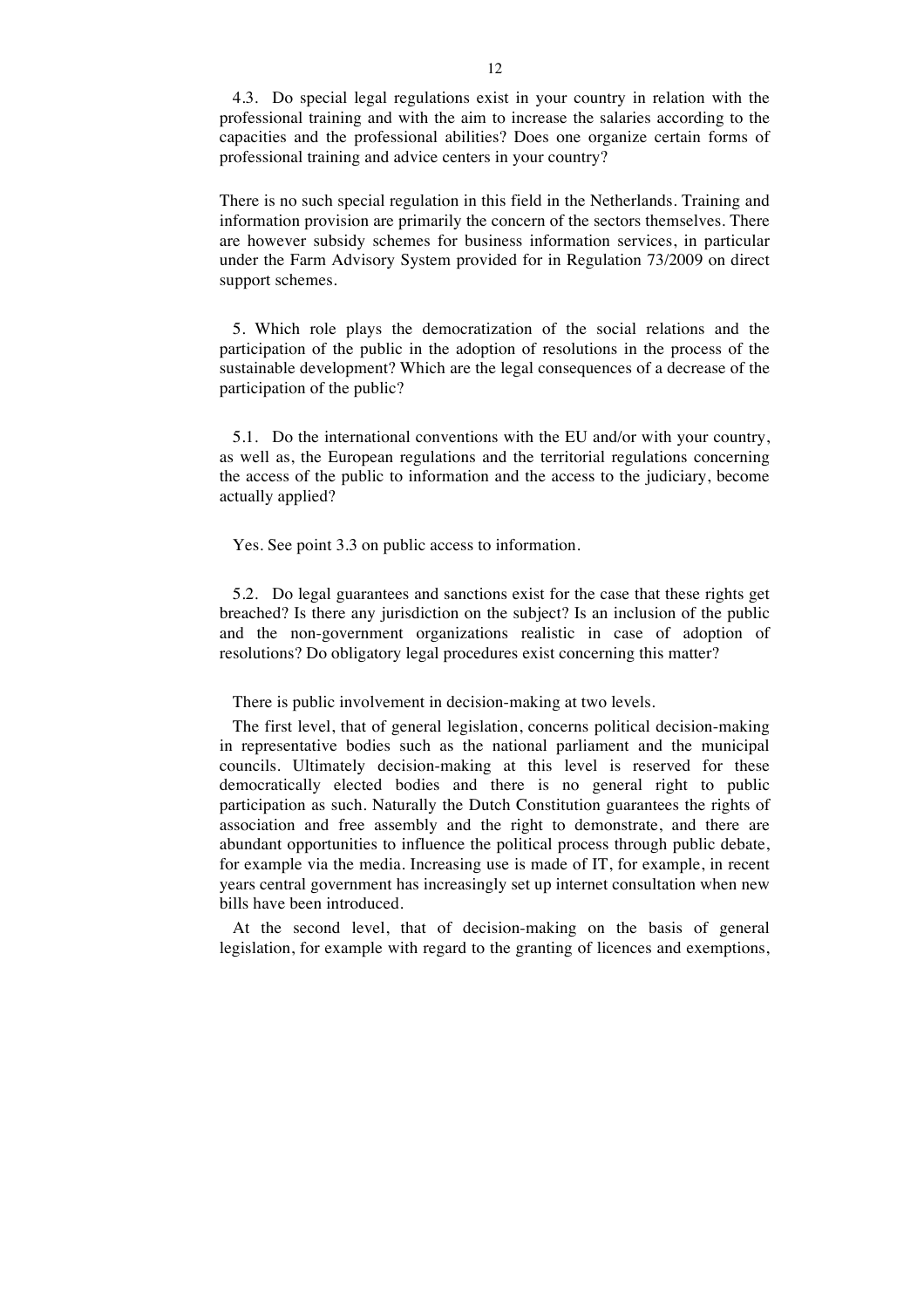a statutory consultation procedure has been established under article 3.10 ff of the *Algemene wet bestuursrecht (*General Administrative Law Act). This procedure provides for a period (generally 6 weeks) for perusal of draft decisions. During this period interested parties can air their opinions verbally or in writing. If they feel their views are not adequately reflected in the final decision they can object to the administrative body responsible for the decision. The administrative body's ruling on that objection is subsequently open to appeal to the administrative court, which enables the interested parties to challenge the validity of the decision. Jurisdiction in Dutch administrative case law is fairly diverse, but the main legal procedure is that via the administrative division of the courts and in higher appeal the Administrative Law Division of the Council of State.

Non-governmental organisations can also be designated as interested parties in this context. Article 1.3(2) of the General Administrative Law Act (*Algemene wet bestuursrecht*) states in this context that where the interested party is a legal person, their interests are assumed to include the general and collective interests which they champion particularly by virtue of their objectives and as demonstrated by their actual activities.

6. The first step in the direction of a sustainable development demands to include the environment and to respect its necessities in the development process. Another approach suggests the integration of the sustainability in the economic issue. Is the connection between the application of the preventative measures, with the idea of the pollutant who has to pay, inseparable? How are these principles applied in your country? Which are the rules, the procedures and the jurisdiction in that issue?

The principle of the polluter pays is already generally expressed in the precautionary principle, which in the Netherlands is incorporated into art. 1.2 of the *Wet milieubeheer* (Environmental Management Act). The general duty of care for the environment according to that article also implies that in any case anyone who knows or should have known that his actions could have a detrimental effect on the environment will, as far as can reasonably be expected of him, desist from that action, or take sufficient measures to prevent detrimental environmental impact or to limit or rectify any impact arising.

It follows from this that the costs of compliance with a number of general rules concerning environmental protection, in order to meet the conditions attached to a permit to carry out certain environmentally damaging activities, must be met by the person concerned.

A particular elaboration of the principle of the polluter pays can also be found in Chapter 17, Title 2 of the *Wet milieubeheer* on environmental liability, see also point 9.4 below.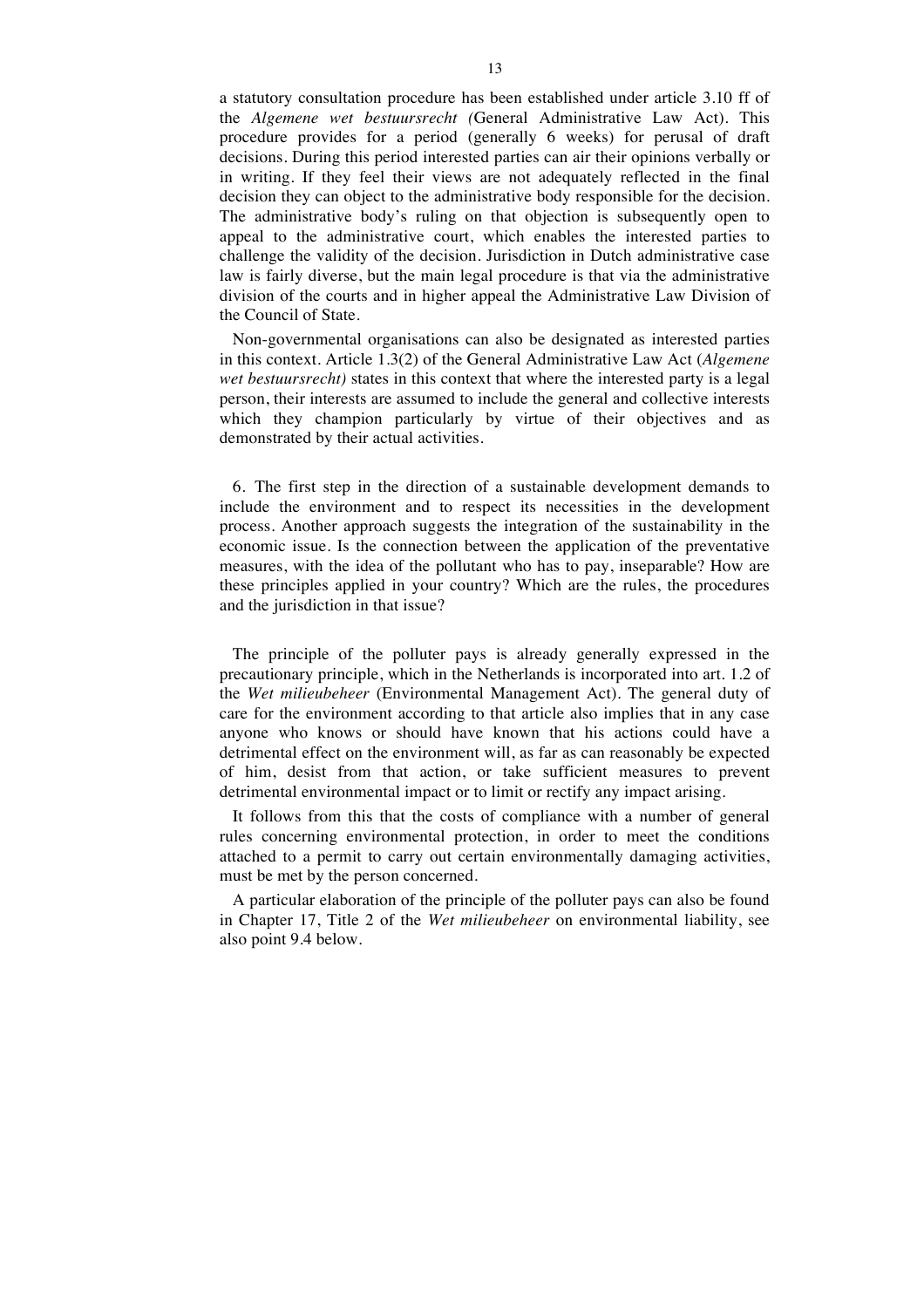The polluter pays principle also occurs in fiscal law in the form of extra taxes for polluting products and incentives for sustainable alternatives.

7. Which are the main instruments available to protect the environment and to improve the quality of the environment, the landscape and the mineral resources (instruction, authorisation, approval)? One could say in this respect: the water resources necessary for the agriculture (application of the directive concerning the water); the soil (the directive concerning the contamination of soil); the biological variety (the directive Natura 2000); the preservation of the landscape (the directive concerning the preservation of the landscape in Europe).

Environmental law in the Netherlands is based on a system of rules on conduct (orders and prohibitions), often supported by a system of permits or licences whereby, in principle, prohibited actions are subject to prior testing to assess the effect of such proposed actions on the environment.

The protection of the landscape is largely regulated by the *Wet ruimtelijke ordening* (Spatial Planning Act). Planning developments that could impact on the characteristic features of a particular landscape can be discouraged. For this purpose the qualities to be preserved can be described in a land-use plan with accompanying provisions concerning permitted uses and associated restraints. The land-use plan can stipulate that action which would affect landscape elements cannot be taken without prior permission.

8. How do you estimate the role and the importance of the participation of the social market participants (producer, public and private institutions, labor unions) concerning the political decision-making, the elaboration of plans concerning the regulation of sustainable agriculture? Which are the forms of participation in your country? Which social influence does this form of participation have? Is it of importance, not so important or does it not exist at all?

A particular Dutch form of the involvement of social market participants is found in the role of the commodity boards (*productschappen)*. These are public bodies with governmental powers, such as establishing regulations and collecting compulsory levies. There are commodity boards for various agricultural sectors, such as livestock farming, poultry farming, the dairy sector, arable farming and horticulture. The management of the boards is made up of representatives of employers' and employees' organisations in the sector concerned. Various commodity boards have regulations and aid schemes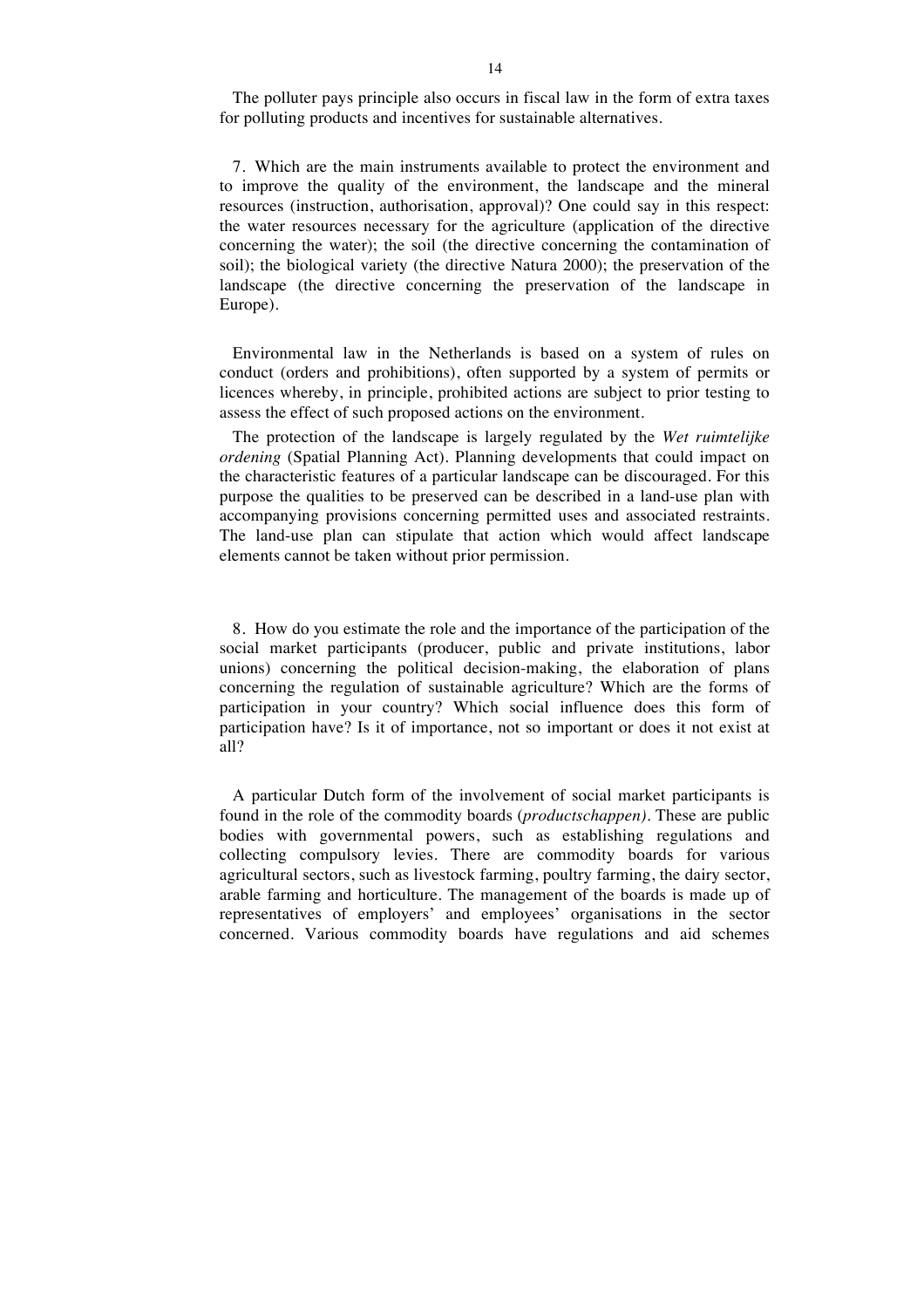concerning matters such as the environment, animal welfare and socially responsible enterprise.

#### 9. Other factors for a sustainable agriculture

9.1. Does organic agriculture exist in your country? Which are the measures that can be taken in order to make the organic agriculture more attractive? Are these measures limited to politics, the plans or are there also instruments like the protected indication of origin, protected geographic designation or guaranteed traditional specialties? Is there a label for organic products? Do institutional aspects concerning the organic agriculture exist already?

Organic livestock farmers in the Netherlands can distinguish their products on the market, among other things by means of the EKO logo and the European logo which was introduced in 2010. These logos can only be used for products produced in accordance with the provisions of Regulation (EC) 234/2007 concerning organic production and the labelling of organic products.

9.2. The promotion of the biofuel. Which importance has the production and the use of biofuel in your country? Are there regulations which make the production interesting?

Biofuels are also a good example of a mix of compulsory standards and more incentivising instruments. Statutory regulations, partly in implementation of the relevant European directive, stipulate that 4.24% of fuel in the Netherlands must originate from renewable sources by 2011 and 4.5% by 2012. These biofuels must meet the EU sustainability criteria. The Netherlands has opted to take only small steps in the first years: 2011 and 2012 will add a half percent to the biofuel percentage. This provides more time for the development of more sustainable biofuel based on waste material. At the same time the Government is promoting electrical vehicles and biogas, partly through tax measures.

9.3. Can you find amongst the measures against the climate change also such to reduce the greenhouse gases caused by the agriculture (strategies, plans, disposals)?

Yes, for example there are programmes to encourage the development of lowemission animal housing.

9.4. Considering the problem of responsibility: see the directive No. 2004/35/EU from the 21.04.04 concerning the responsibility for the environment. Which do you consider the origin of this responsibility and the effectiveness of its application in your country?